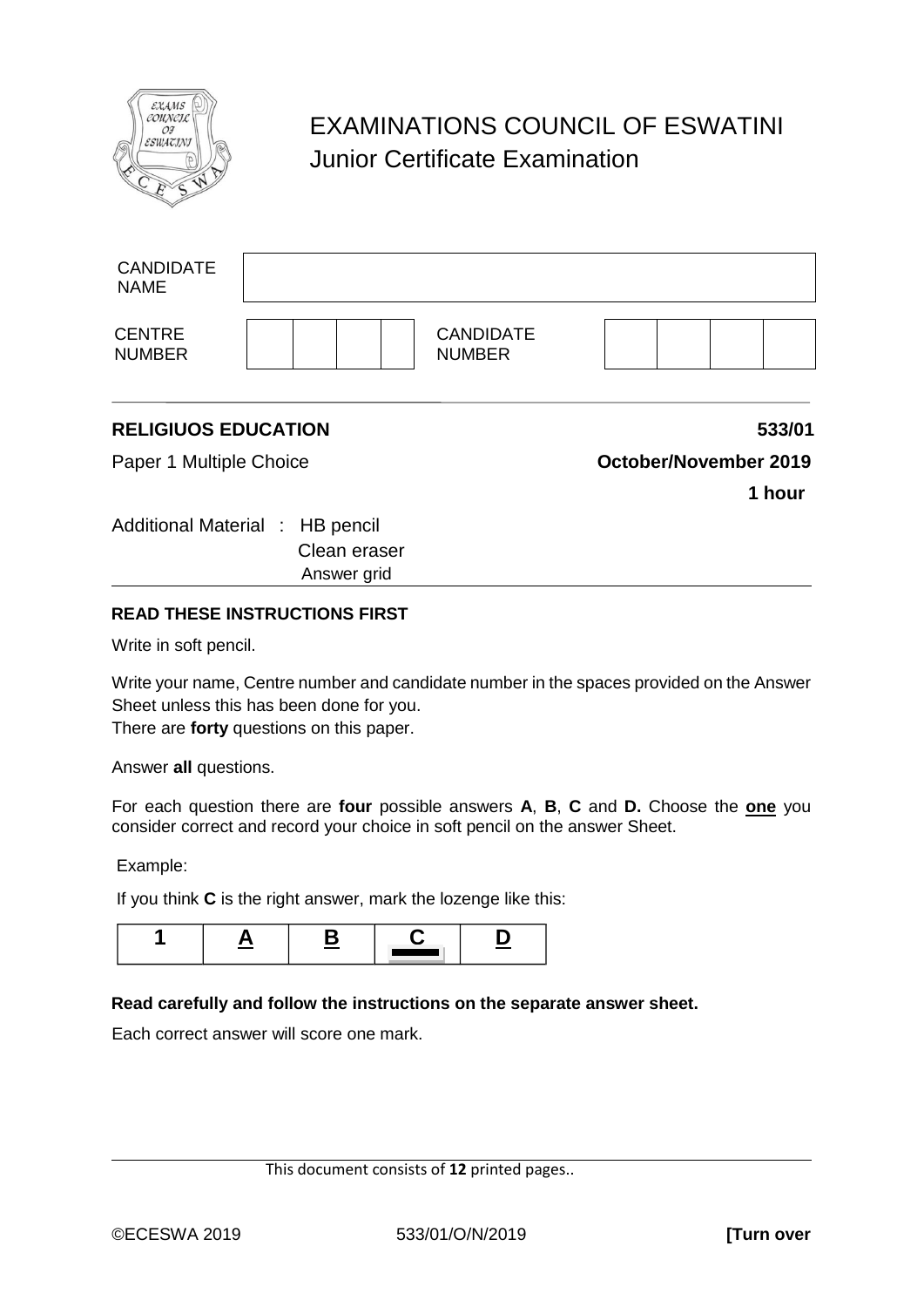- **1.** Which of the following definitions best describes the word Bible?
	- **A**. A book of the Old and New Testaments
	- **B.** Collection of books
	- **C.** Book for Christians only
	- **D.** Book of knowledge of good and evil
- **2.** Which of the following books belong to the books of the law in the Bible?
	- **A**. Leviticus, Numbers and Deuteronomy
	- **B.** Leviticus, Lamentation and Numbers
	- **C.** Deuteronomy, Numbers and Ecclesiastes
	- **D.** Numbers, Judges and Leviticus
- **3.** Which of the following is the reason why God rejected Saul as a king of Israel?
	- **A.** For being too trusting to his nation
	- **B.** For being disobedient
	- **C.** For being angry with David
	- **D.** For being a harsh king
- **4.** Which of the following things was created on the fourth day?
	- **A.** Light, moon and stars
	- **B.** Sky, moon and stars
	- **C.** Land, moon and stars
	- **D.** Sun, Moon and Stars
- **5.** Which of the following events took place just before Jesus was crucified?
	- **A.** Arrest, trial and the appearance of Jesus before the eleven
	- **B.** Arrest, trial and denial of Jesus by Peter
	- **C.** Healing of Jairus' daughter, and entry into Jerusalem
	- **D.** The last supper and Jesus taken into heaven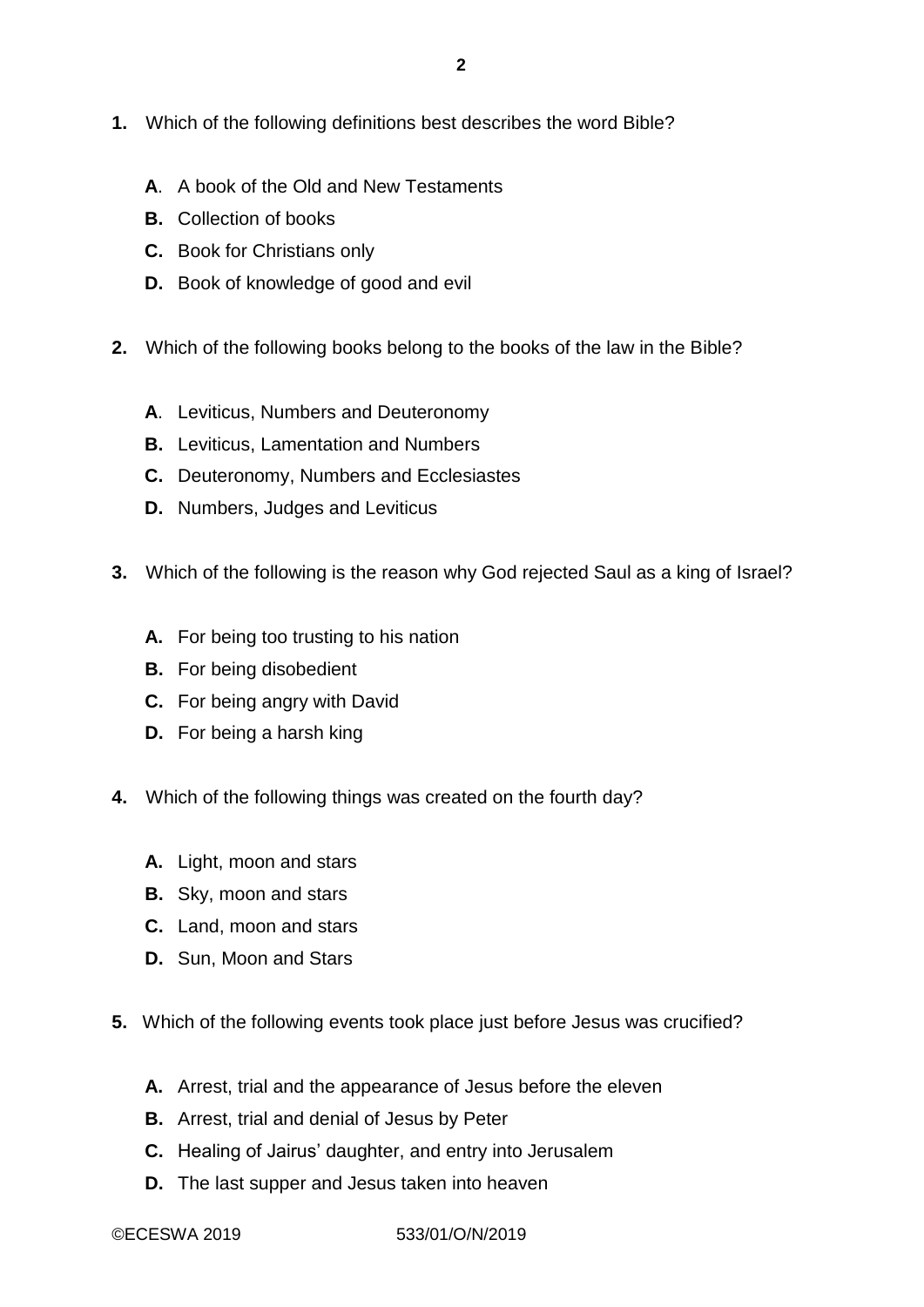- **6.** Who witnessed the resurrection of Jesus before he appeared to the eleven?
	- **A.** Peter, James, John and the angel
	- **B.** AngeI, women, Thomas and Cleopas
	- **C.** Angel, some women and the two disciples at Emmaus
	- **D.** women, Peter, James and some disciples on the way to Emmaus
- **7.** Which of the following plagues were experienced by the Egyptians because of Pharaoh's refusal to release the Israelites?
	- **A.** Boiled water, frogs, flies, locusts and gnats
	- **B.** Bloodied water, frogs, boils, flies and locusts
	- **C.** Salted water, gnats, flies, frogs and hail storms
	- **D.** Flies, nuts locals, hailstorms, frogs and boils
- **8.** Which statement did Jesus make to the eleven to assure them that He had indeed risen from the dead?
	- **A.** Peace be with you, see my hands and my feet for they have blood
	- **B.** See my hands and feet, handle me for a spirit has no flesh and bones
	- **C**. Peace be with you, why do questioning rise in your hearts, I have risen on the third day
	- **D.** See my head where the crown of thorns pierced me, handle me for I have bones
- **9.** Then the Lord Said "it is not good that man should be alone" Genesis 2: 18. What did God decide to do after he spoke these words?
	- **A.** God made a garden for Adam to till
	- **B.** God decided to give Adam animals as companions
	- **C.** God made Adam a helper fit for him
	- **D.** God decided to make Adam and Eve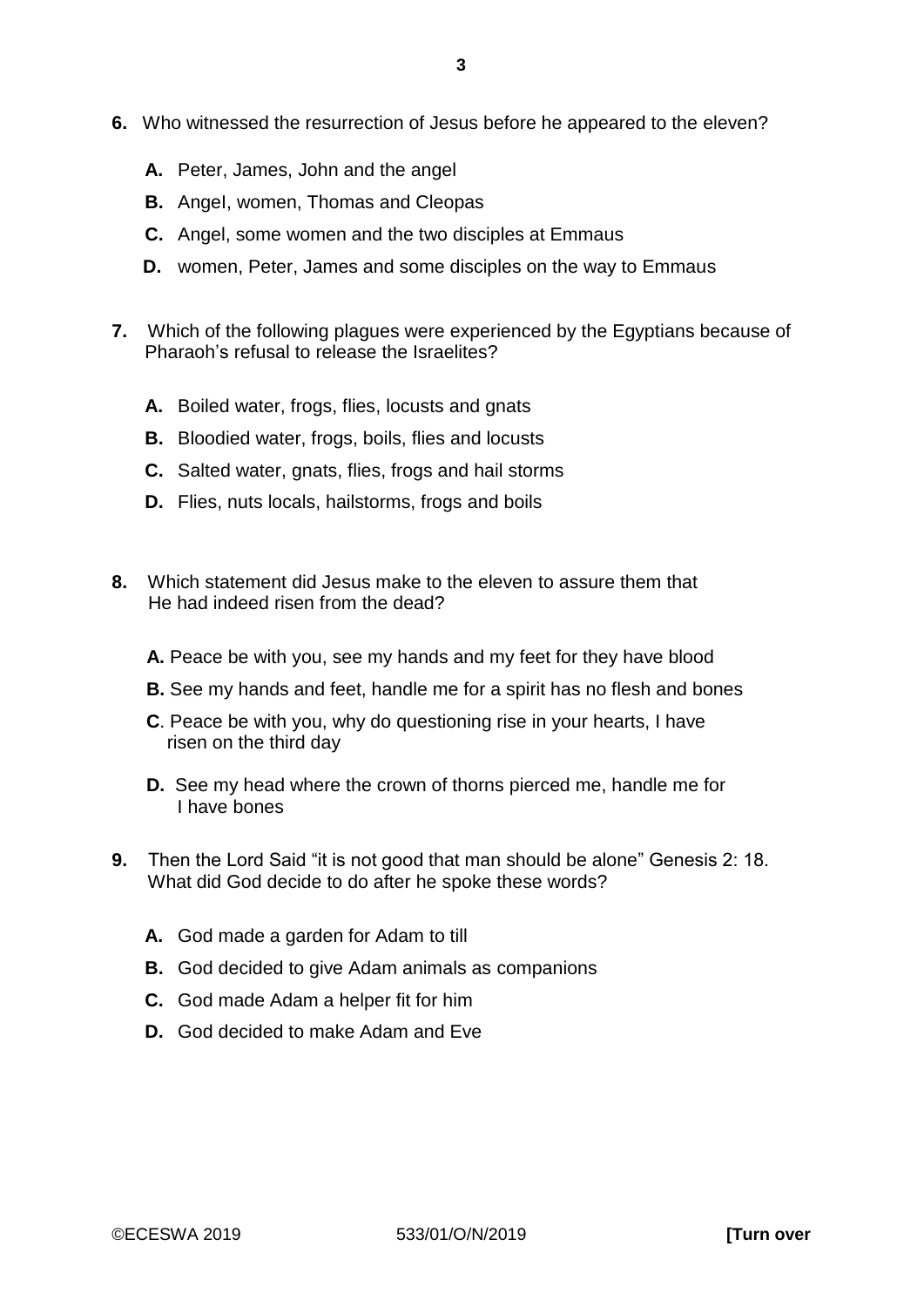**10.** In the parable of the wicked tenants what was done to the three servants?

- **A.** They were beaten and thrown out of the garden
- **B.** They were tortured and sent out of the vineyard
- C. They were beaten and sent away empty handed
- **D.** They were afflicted and thrown out of the vineyard
- **11.** Which of the following is a result of sin according to the Bible teaching?
	- **A.** Sin leads to a series of sins
	- **B.** Sin leads to everlasting life
	- **C.** Sin leads eternal life
	- **D.** Sin leads to death
- **12**. How old was Abram when God called him?
	- **A.** 120 years old
	- **B.** 99 years old
	- **C.** 75 years old
	- **D.** 110 years old
- **13**. Which of the following statements explains the importance of having faith in God?
	- **A.** It pleases God
	- **B.** It pleases parents
	- **C.** It pleases the pastor
	- **D.** It pleases other people
- **14.** Which of the following is a belief of the Sadducees?
	- **A.** They believed in the resurrection of the dead
	- **B.** They believed in the coming of the Messiah
	- **C.** They believed in life after death
	- **D.** They believed the Torah is the only law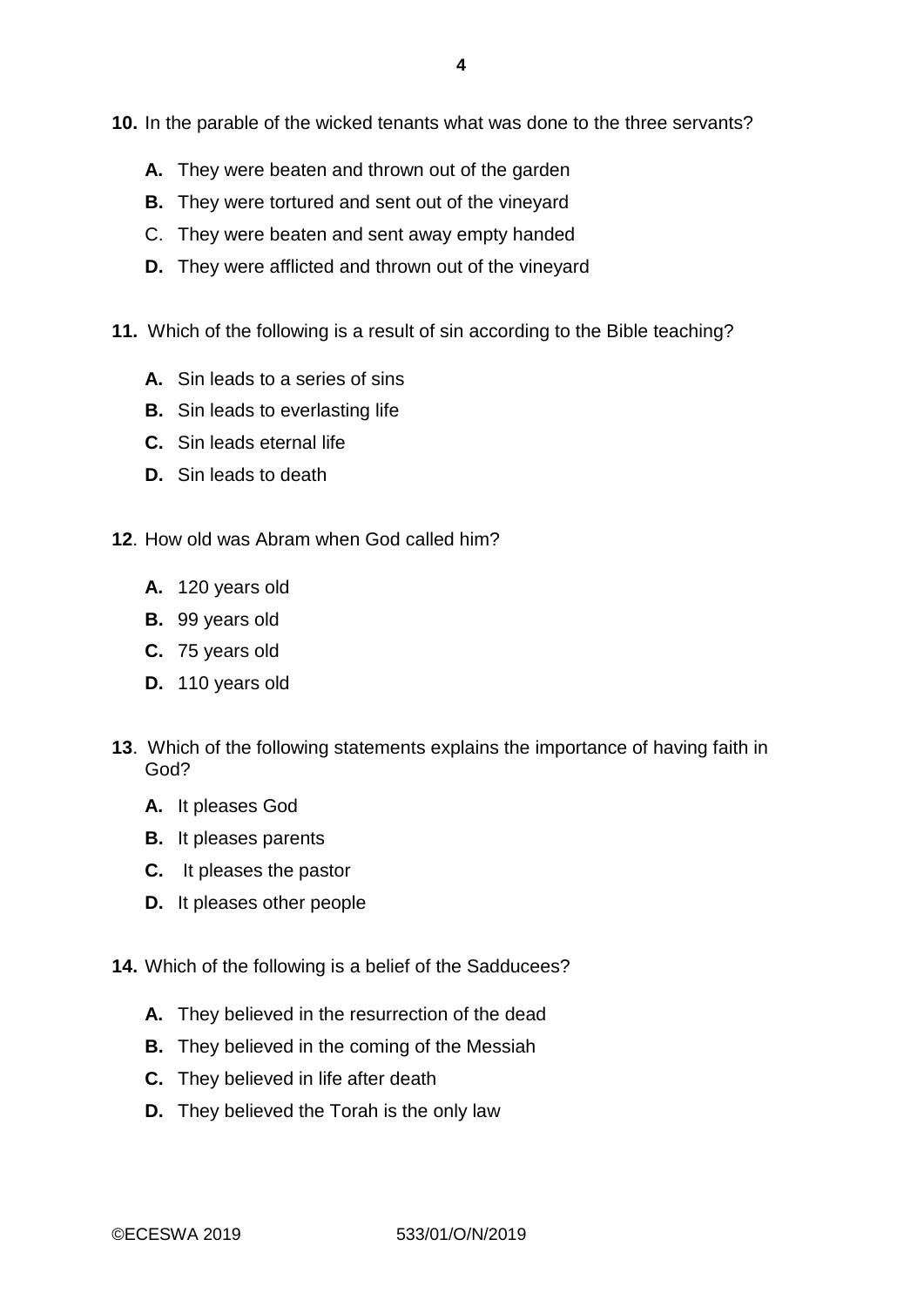**15.** How did God reveal himself to Moses on Mount Horeb?

- **A.** By giving Moses a rod
- **B.** By burning bush
- **C.** By helping him kill the Egyptian
- **D.** By making him remove his shoes
- **16.** Which of the following statements best explains the reason why Moses killed the Egyptian?
	- **A.** He was identifying with his fellow Egyptian friend
	- **B.** He was identifying with his Egyptian mother, Pharaoh's daughter
	- **C.** He was identifying with his fellow people the Israelites
	- **D.** He was identifying with his Hebrew sister Mirriam
- **17.** How did King David meet the Israelites' expectation of a king they wanted?
	- **A.** He united and expanded the kingdom of Israel
	- **B.** He united them so that they could boost the economy
	- **C.** He united them and led them to the building of the temple
	- **D.** He united them and led them to worship idols

**18.** What was symbolised by the tearing of the Temple veil when Jesus died?

- **A.** The eternal life
- **B.** The end of suffering
- **C.** Salvation was now free for sinners
- **D.** Salvation was now free for all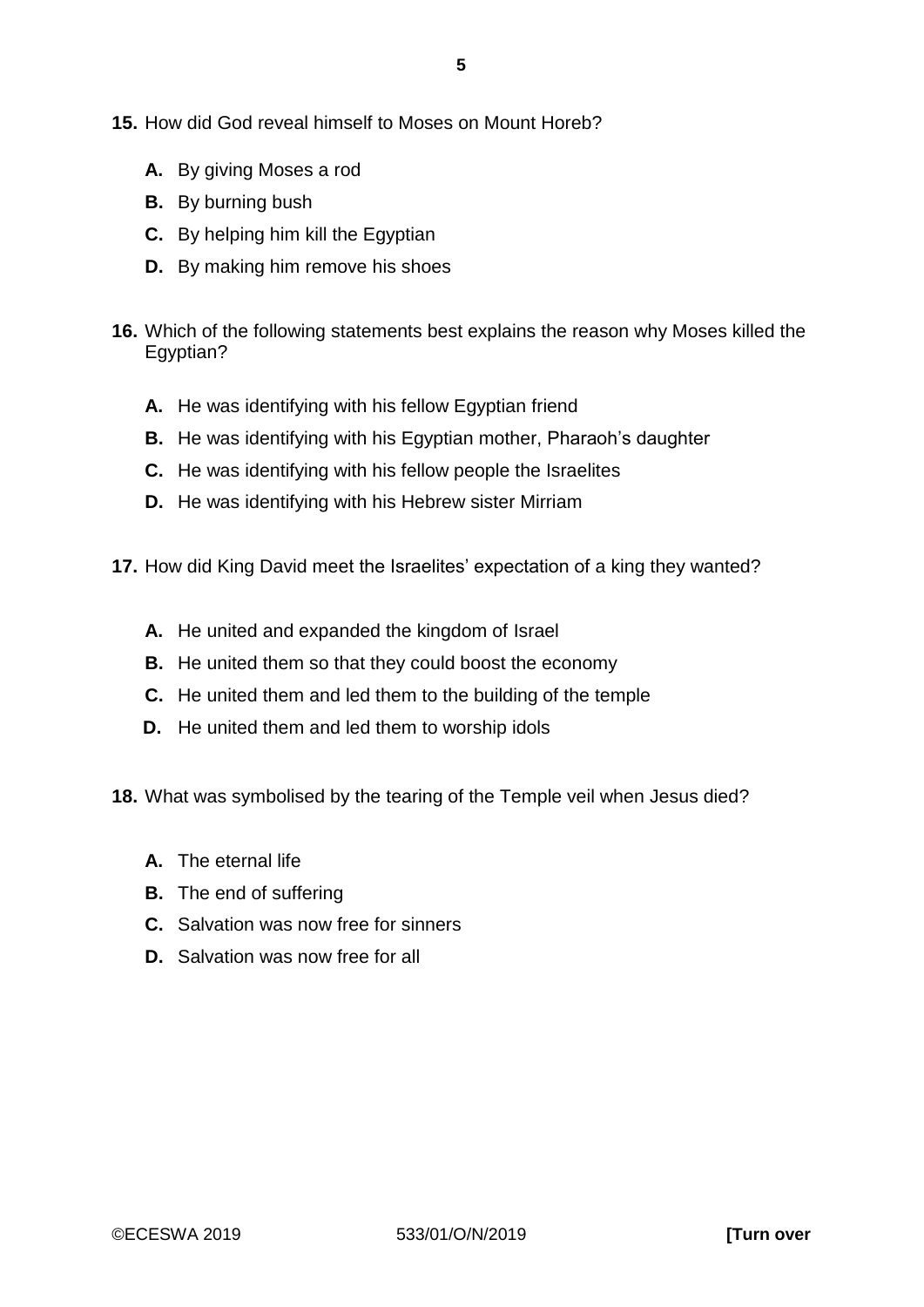**19.** "What have you done to us, in bringing us out of Egypt?" Exodus 14:10-11.

Why were the Israelites complaining in this instance?

- **A.** They were thirsty and hungry
- **B.** They were afraid of the Egyptians
- **C.** They were being pursued by the Egyptians
- **D.** They were tired and hungry
- **20.** Which of the following groups were disciples of Jesus?
	- **A.** Andrew, Matthew, Simon and Thomas
	- **B.** Peter, Paul, James and John
	- **C.** Simon, Stephen, Phillip and Judas
	- **D.** Judas, Andrew, Phillip and Timothy
- **21.** Why was the Sinai Covenant a turning point in the history of the Israelites?
	- **A.** They were able to reach Canaan
	- **B.** They were rejected by God
	- **C.** They became a nation under the worship of God
	- **D.** They were turned back to worshipping idols
- **22.** Which of the following actions suggest the failures of King David?
	- **A.** He killed Goliath and Uriah in battle
	- **B.** He fought King Saul and ended up killing him
	- **C.** He did not go to war and ended committing adultery
	- **D.** He did not build the Temple and captured the Amalekites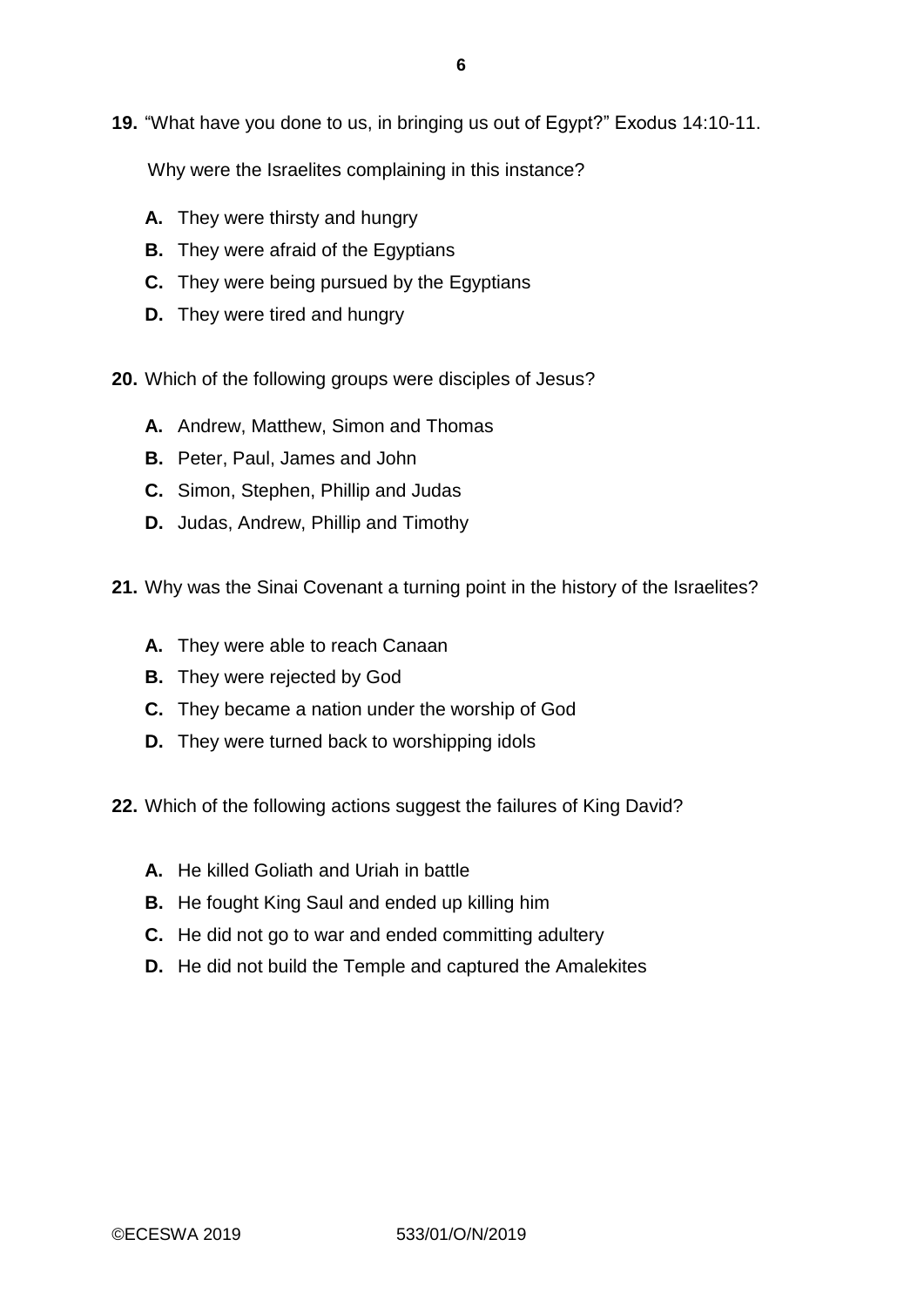- **23.** Which of the following is a combination of people with whom God made a covenant?
	- **A.** Saul, David, Noah and Solomon
	- **B.** Adam, Eve, Abraham and Isaac
	- **C.** Solomon, Joseph, Jacob and Isaac
	- **D.** Abraham, Noah, Moses, and David
- **24.** Which **o**ne of the following best explains the significance of Jesus's baptism?
	- **A.** It confirmed that Jesus was the son of God
	- **B.** It was sign that water is important to Christians
	- **C.** It was a way of washing away His sins
	- **D.** It was a way to show that He was different
- **25**. Which **one** of the following best explains how Jesus Christ conquered the devil during his temptation in the wilderness?
	- **A.** Jesus fasted and prayed
	- **B.** Jesus humbled himself
	- **C.** Jesus used the Scripture
	- **D.** Jesus trusted God

**26.** Which of the following is a lesson from the story of the sinful woman?

- **A.** People are always forgiven
- **B.** People must not judge others
- **C.** Sins are forgiven in public
- **D.** Woman are sinners too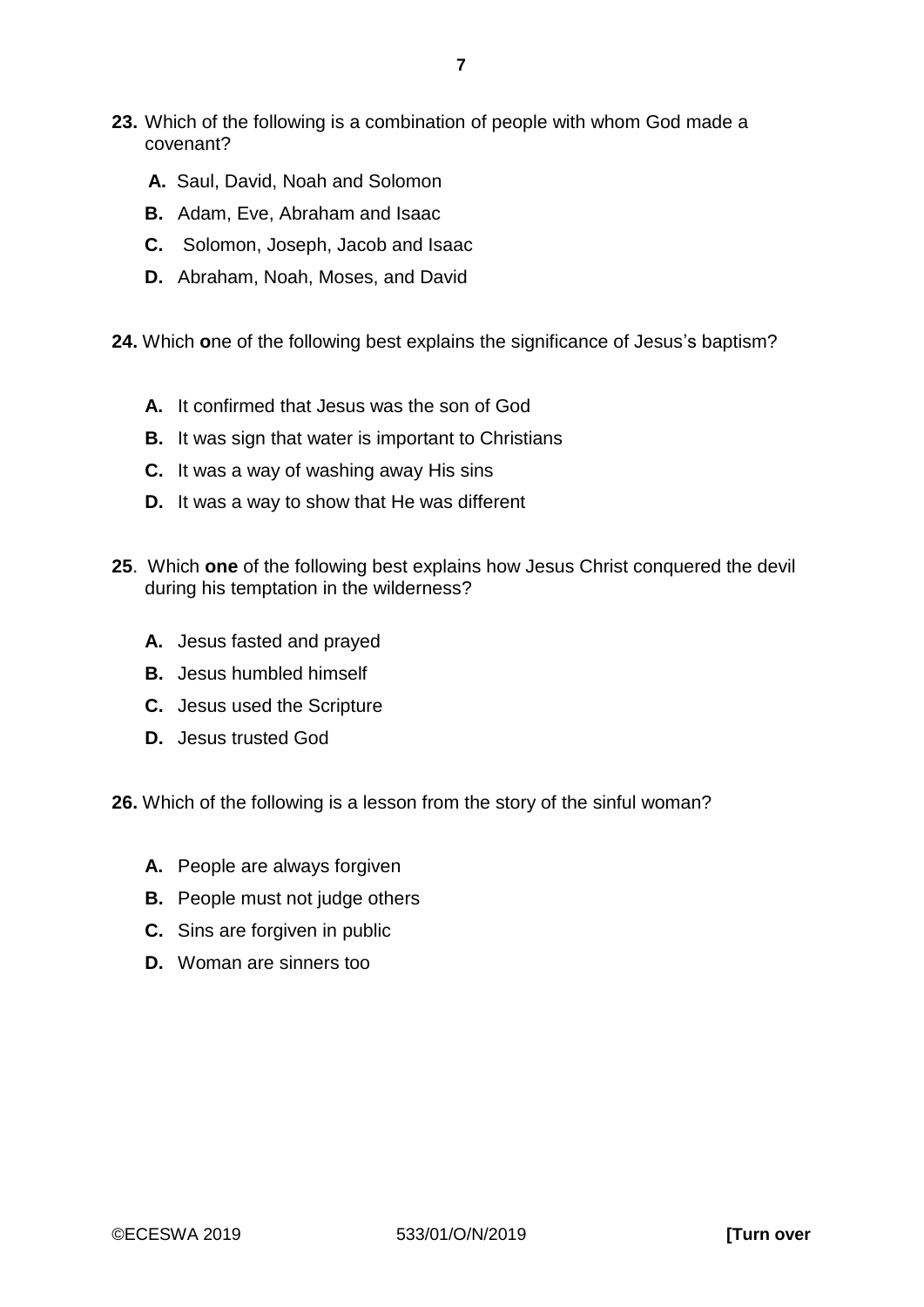**27.** Which of the following best explains the lesson from the parable of the lost coin?

- **A.** God wants to people to look after their money
- **B.** God wants people to know that he loves them
- **C.** People should protect their gifts
- **D.** God is happy when one sinner repents
- **28**. Which of the following commandments strengthens the relationship between God and the people?
	- **A.** keep the Sabbath holy
	- **B.** Honour your parents
	- **C.** Do not have another God
	- **D.** Do not commit adultery
- **29.** Which of the following best describes the snake's character during its encounter with Eve?
	- **A.** Deceitful
	- **B.** Resentful
	- **C.** Helpful
	- **D.** Hopeful
- **30**. Which **one** of the following statements best explains why Jesus performed miracles?
	- **A.** Jesus had compassion for people who were suffering
	- **B.** Jesus wanted to have more followers
	- **C.** Jesus was teaching people to be selfless
	- **D.** Jesus was showing benefits of being his follower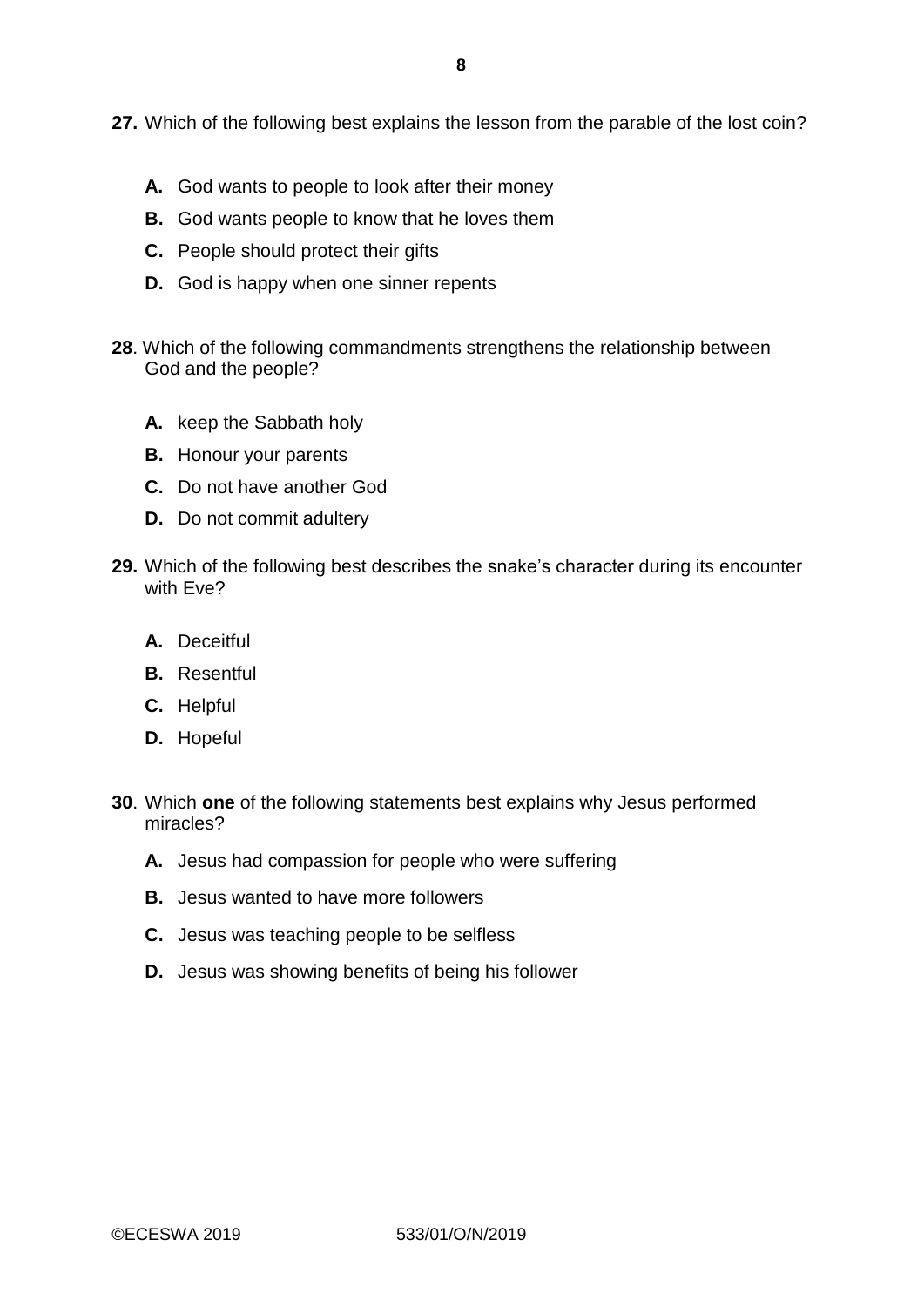- **31.** Which of the following statements best differentiate a parable from a miracle?
	- **A.** A parable is a powerful message from God which cannot be explained while a Miracle is a powerful action by God
	- **B.** A parable is teaching with spiritual meaning while a miracle is a healing that comes from God
	- **C.** A parable is a story that carries a moral lesson while a miracle is an extraordinary event which cannot be explained
	- **D.** A parable is a story which has no meaning while a miracle is an event with a powerful meaning
- **32.** "... unless I see his hands, the print of the nails, and place my finger in the mark of the nails.....I will not believe". John 20:25.

What do we learn about Thomas' character from this quotation?

- **A.** Thomas was full of excitement
- **B.** Thomas was not easily moved
- **C.** Thomas was not easily deceived
- **D.** Thomas was faithless
- **33.** What Biblical argument do you think Christians would have in defence for helping the poor?
	- **A.** An eye for an eye and tooth for tooth
	- **B.** The poor shall inherit the Kingdom of God
	- **C.** Give with an expectation of a return
	- **D.** the measure you give, is the measure you receive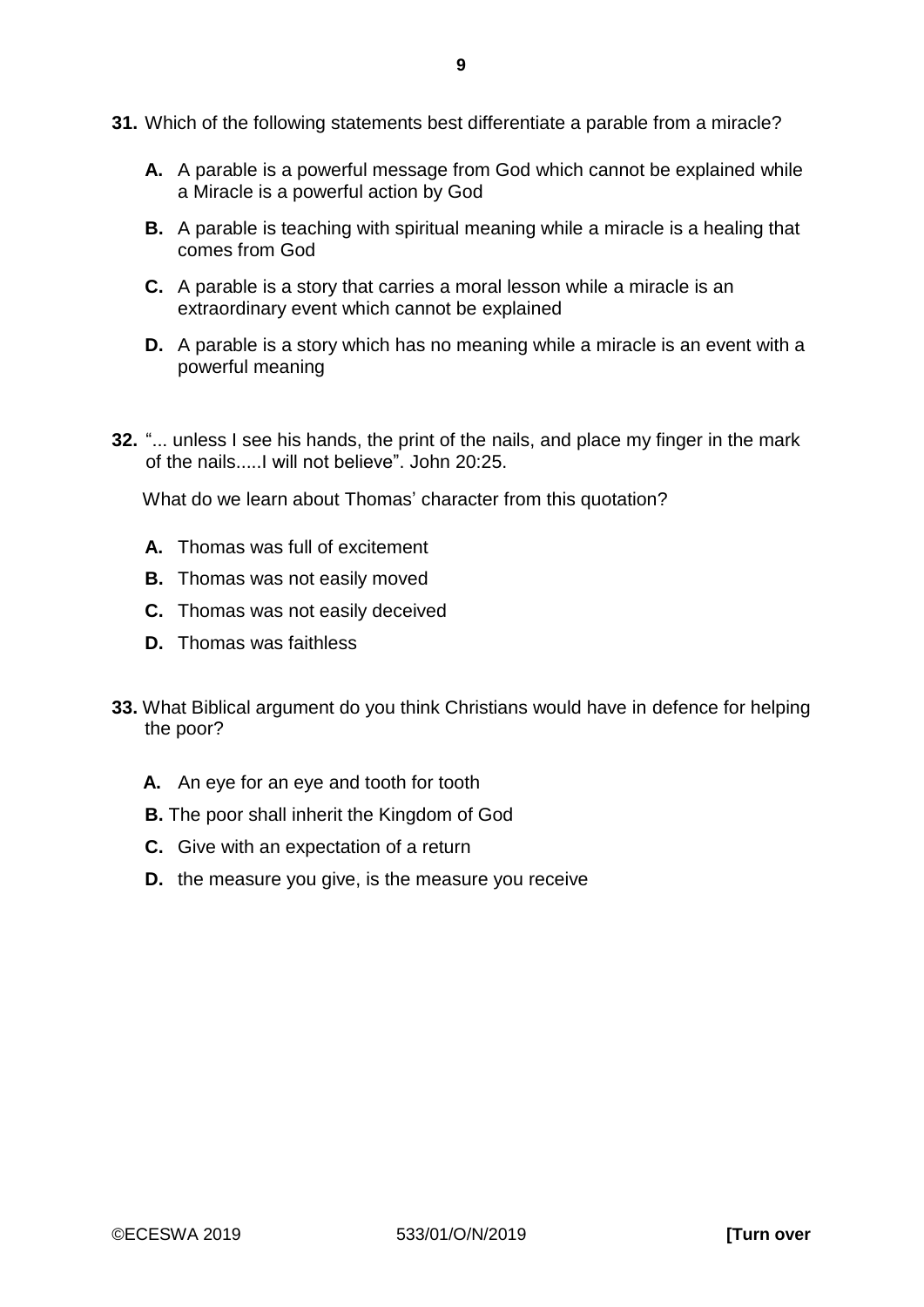- **34.** But if anyone strikes you on the cheek, turn to him the other also' (Matthew 5:39) Do you think it is always possible for Christians to practice this teaching?
	- **1.** Yes, it is practical because Jesus was able to do it
	- **2.** Yes, it is always possible if you emulate Christ
	- **3.** Yes, it is always possible for Christians to do this no matter what
	- **4.** Yes it is possible because it is God's command and there is nothing impossible with God
	- **A.**1, 2 and 4
	- **B.**1, 2 and 3
	- **C.**2, 3 and 4
	- **D.**1, 3 and 4
- **35.** "…let every man be quick to hear, slow to speak, slow to anger…" James 1:19 Which of the following arguments would a Christian use to justify why they should be quick to hear and slow to anger?
	- **A.** Because human anger does not produce the righteousness of God
	- **B.** Because Christians are part of the society and are human beings
	- **C.** Because it is human to get angry quickly and slow to hear
	- **D.** Because Christianity would not grow if humans are quick to hear
- **36.** Abraham went up to Mount Horeb to sacrifice his only son Isaac.

 If you were Abraham, what argument would you have given to justify your willingness to sacrifice your only son?

- **A**. Because I believe God can raise my son from the dead
- **B**. Because I have faith and obey God's command
- **C**. Because having faith and obeying God is always possible
- **D**. Because sacrificing your only son is the way to please God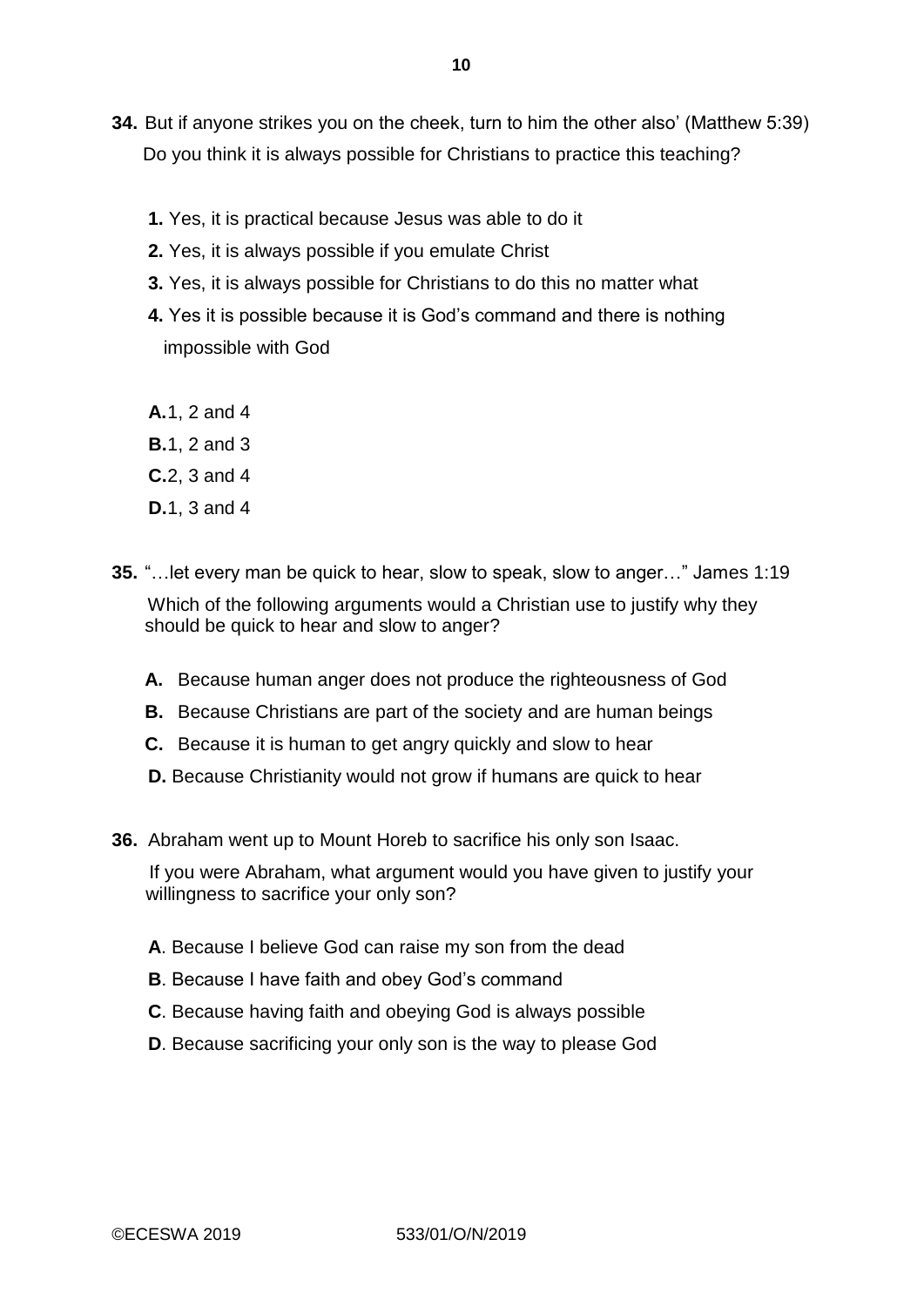- **37.** The Israelites had God as their King before and during the time of Samuel. Do you think the Israelites were justified in demanding a king?
	- **A.** Yes, they needed a visible leader who would lead them to war just like other nations
	- **B.** Yes, they needed to be recognised as a nation by other nations in war
	- **C.** Yes, they needed to have a king and a queen mother just like other kingdoms
	- **D.** Yes, they needed someone who was strong as their leader just like other nations
- **38.** "Let it be to me according to your word". (Luke 1:26)

If you were Mary would you have accepted the message of the Angel?

- **A.** Yes, because as the servant of the Lord I must obey God
- **B.** Yes, because I was humble before the Lord and had to accept
- **C.** Yes, because I was already engaged to marry Joseph
- **D.** Yes, because I was a virgin and had to carry the son of God
- **39.** If Adam and Eve did not eat the forbidden fruit, the world would be free from sin. Which of the following arguments would go against this statement?
	- **1.** Adam and Eve contributed to a larger extent to the existence of sin
	- **2.** People today still commit sin even though Christ died for their sins
	- **3.** Sin was there from the beginning of the world
	- **4.** Good and evil existed before Adam and Eve came into being
		- **A.** 1, 3 and 4
		- **B.** 1, 2 and 3
		- **C.** 1, 2 and 4
		- **D.** 2, 3 and 4